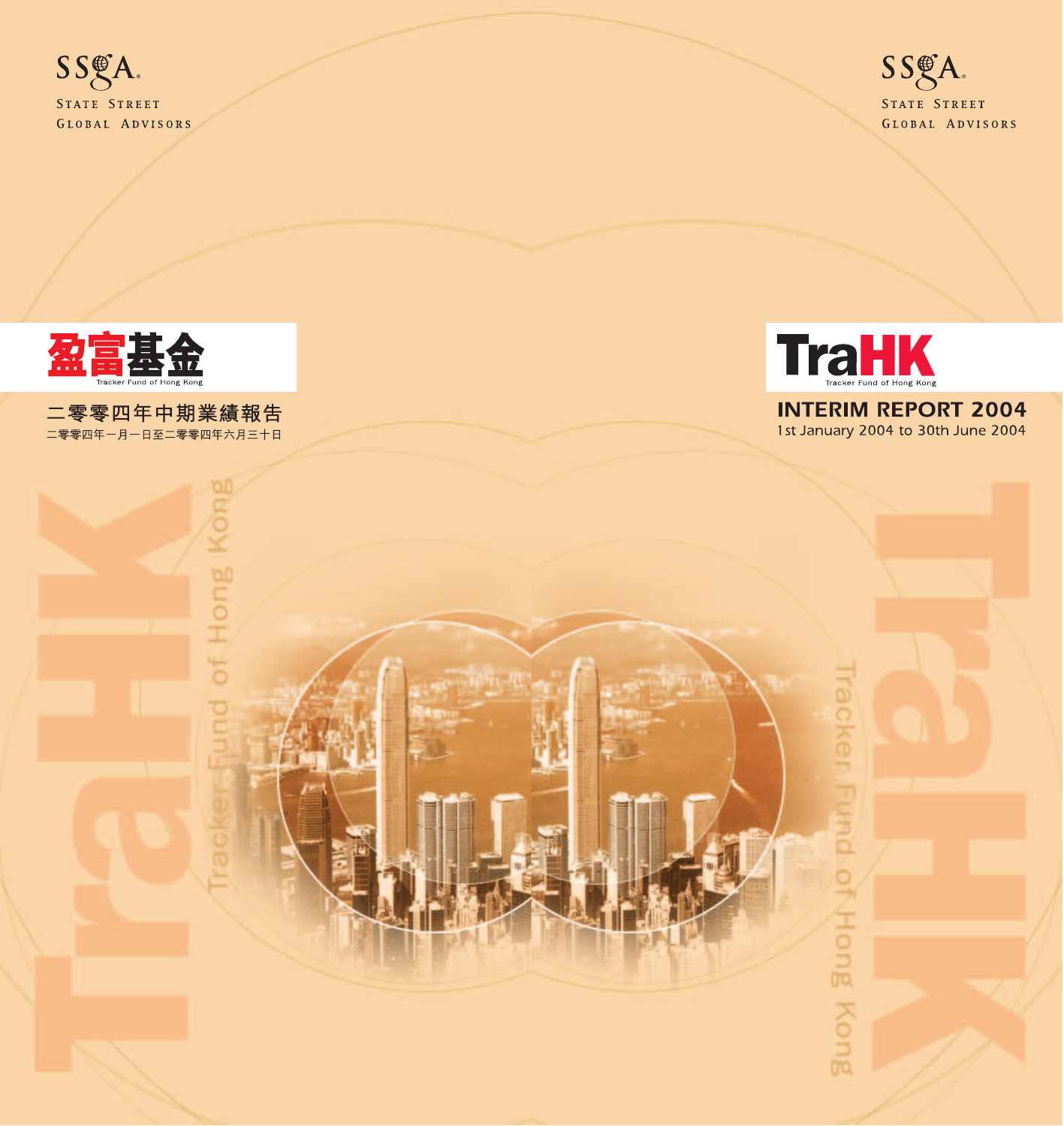

Contents

3

2 Condensed statement of assets and liabilities (unaudited)

Condensed statement of movements in capital account (unaudited)

4 Condensed statement of cash flows (unaudited)

5 Condensed statement of distributions (unaudited)

6-10 Notes to the unaudited condensed financial statements

11-12 Investment portfolio (unaudited)

13 Statement of movements in investment portfolio (unaudited)

14 Administration and management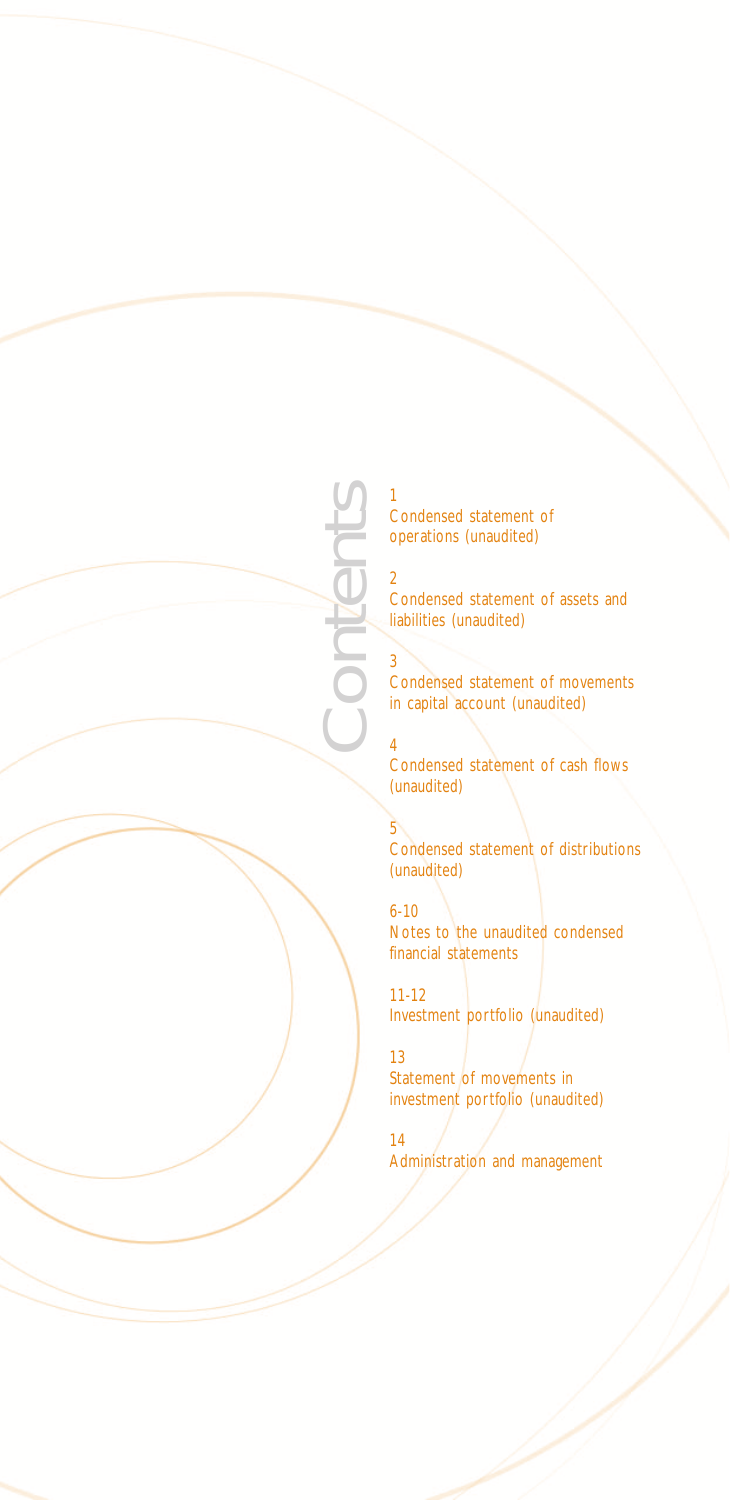Interim Report 2004

# **CONDENSED STATEMENT OF OPERATIONS For the period ended 30th June 2004**

|                                                                     |      | (UNAUDITED)     |                 |  |
|---------------------------------------------------------------------|------|-----------------|-----------------|--|
|                                                                     |      | 01.01.2004      | 01.01.2003      |  |
|                                                                     |      | to              | to              |  |
|                                                                     |      | 30.06.2004      | 30.06.2003      |  |
|                                                                     | Note | <b>HK\$</b>     | <b>HK\$</b>     |  |
| Income                                                              |      |                 |                 |  |
| <b>Dividends</b>                                                    |      | 563,259,038     | 582,068,836     |  |
| Transaction fee                                                     | 3(a) | 254,891         | 610,502         |  |
| Bank interest                                                       | 7(c) |                 | 752,512         |  |
| Other income                                                        | 3(b) | 4,119,984       | 4,776,008       |  |
|                                                                     |      | 567,633,913     | 588,207,858     |  |
| Expenses                                                            |      |                 |                 |  |
| Management fee                                                      | 7(a) | (6,565,166)     | (4,628,550)     |  |
| Trustee fee                                                         | 7(b) | (6,565,166)     | (4,628,550)     |  |
| Index license fee                                                   | 8(c) | (2, 134, 043)   | (1,670,686)     |  |
| Registrar fee                                                       | 8(a) | (1,386,099)     | (1,529,132)     |  |
| Publication and printing expenses                                   |      | (1, 110, 277)   | (1,300,772)     |  |
| Amortisation of set-up costs                                        |      | (269, 786)      | (269, 020)      |  |
| Conversion agent fee                                                | 8(b) | (212,000)       | (341, 189)      |  |
| Audit fee                                                           |      | (49, 797)       | (49,589)        |  |
| Bank charges                                                        |      | (15, 224)       | (42,023)        |  |
| Legal and other professional fees                                   |      |                 | (76, 957)       |  |
| Other operating expenses                                            |      | (585, 396)      | (539, 328)      |  |
|                                                                     |      | (18,892,954)    | (15,075,796)    |  |
| Dividend equivalent amount on units issued                          |      | 2,715,692       | 3,261,280       |  |
| Dividend equivalent amount on units redeemed                        |      |                 | (5,770,933)     |  |
|                                                                     |      | (16, 177, 262)  | (17,585,449)    |  |
| Net income available for distribution                               |      | 551,456,651     | 570,622,409     |  |
| Amount transferred to the statement of distributions                |      | (551, 456, 651) | (570,622,409)   |  |
|                                                                     |      |                 |                 |  |
| Net investment gain/(loss)                                          |      |                 |                 |  |
| Realised gain/(loss) on sale of investments                         |      | 1,626,486       | (714, 941, 058) |  |
| Net change in unrealised gain/loss on revaluation<br>of investments |      | (654,689,528)   | 1,285,409,880   |  |
|                                                                     |      | (653,063,042)   | 570,468,822     |  |
|                                                                     |      |                 |                 |  |
| Net (loss)/income for the period (excluding amount                  |      |                 |                 |  |
| transferred to the statement of distributions)                      |      | (653,063,042)   | 570,468,822     |  |
| Amount transferred from/(to) the capital account                    |      | 653,063,042     | (570, 468, 822) |  |
|                                                                     |      |                 |                 |  |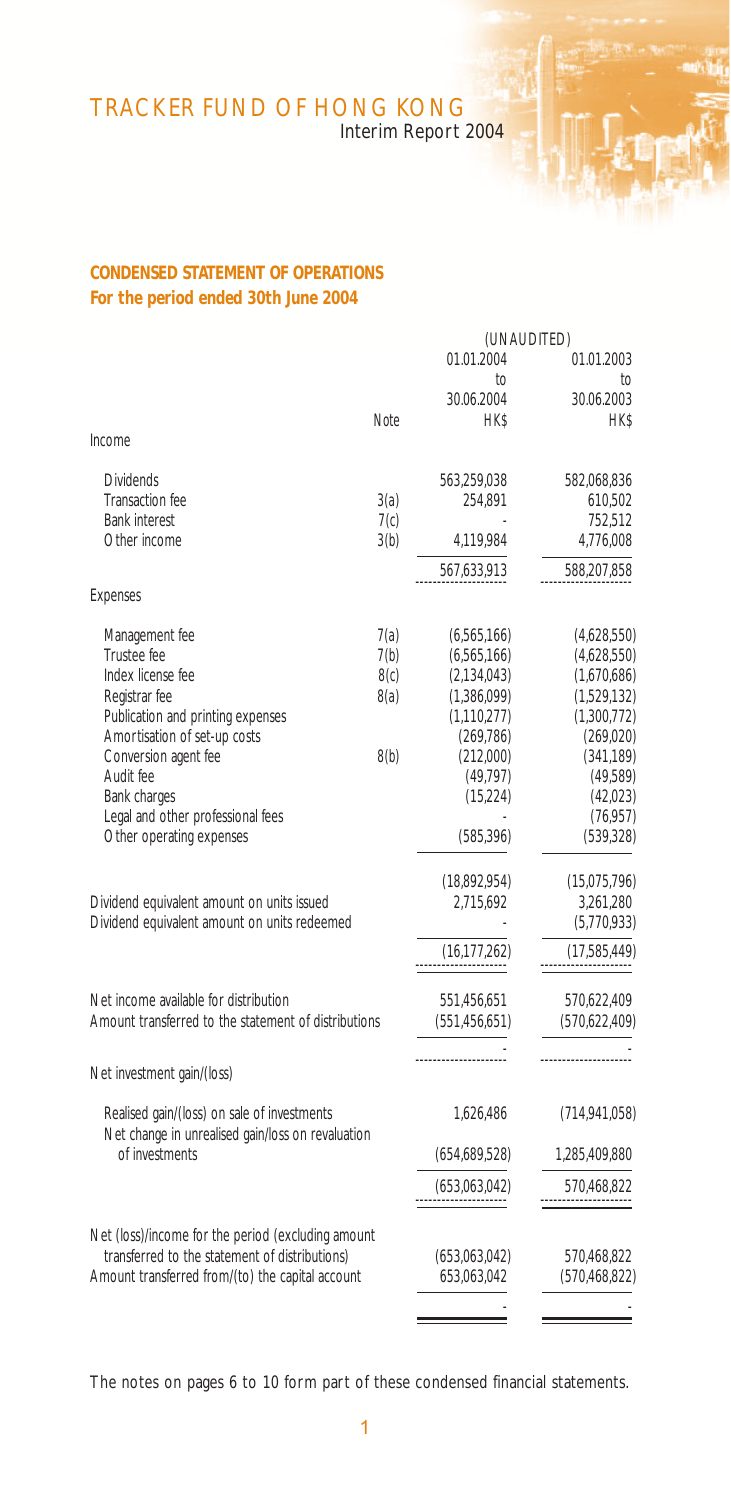Interim Report 2004

## **CONDENSED STATEMENT OF ASSETS AND LIABILITIES As at 30th June 2004**

|                                                                                                                                                                             | Note           | (UNAUDITED)<br>30.06.2004<br><b>HK\$</b>                          | (AUDITED)<br>31.12.2003<br><b>HK\$</b>                                   |
|-----------------------------------------------------------------------------------------------------------------------------------------------------------------------------|----------------|-------------------------------------------------------------------|--------------------------------------------------------------------------|
| Assets                                                                                                                                                                      |                |                                                                   |                                                                          |
| Investments<br>Set-up costs<br>Dividends receivable<br>Other accounts receivable and prepayments<br><b>Bank balances</b>                                                    | 7(c)           | 27,788,515,204<br>198,602<br>84,960,325<br>472,325<br>237,955,273 | 27,714,821,303<br>468,388<br>93,734,836<br>154,566<br>56,339,632         |
| Total assets                                                                                                                                                                |                | 28,112,101,729                                                    | 27,865,518,725                                                           |
| <b>Liabilities</b>                                                                                                                                                          |                |                                                                   |                                                                          |
| Trustee fee payable<br>Management fee payable<br>Index license fee payable<br>Registrar fee payable<br>Other accounts payable and accruals<br>Amounts payable on redemption |                | 3,265,536<br>3,265,536<br>1,026,353<br>224,700<br>1,020,154       | 3,433,284<br>3,433,284<br>1,081,415<br>468,435<br>1,398,873<br>1,278,830 |
| <b>Total liabilities</b>                                                                                                                                                    |                | 8.802.279                                                         | 11,094,121                                                               |
| Net assets                                                                                                                                                                  |                | 28,103,299,450                                                    | 27,854,424,604                                                           |
| Financed by:                                                                                                                                                                |                |                                                                   |                                                                          |
| Capital account                                                                                                                                                             |                | 28,103,299,450                                                    | 27,854,424,604                                                           |
| Units in issue                                                                                                                                                              | $\overline{4}$ | 2,253,992,500                                                     | 2,195,992,500                                                            |
| Net asset value per unit                                                                                                                                                    |                | 12.47                                                             | 12.68                                                                    |
| Net asset value per Creation Unit<br>(1 Creation Unit is equivalent to 1,000,000 units)                                                                                     |                | 12,468,231                                                        | 12,684,208                                                               |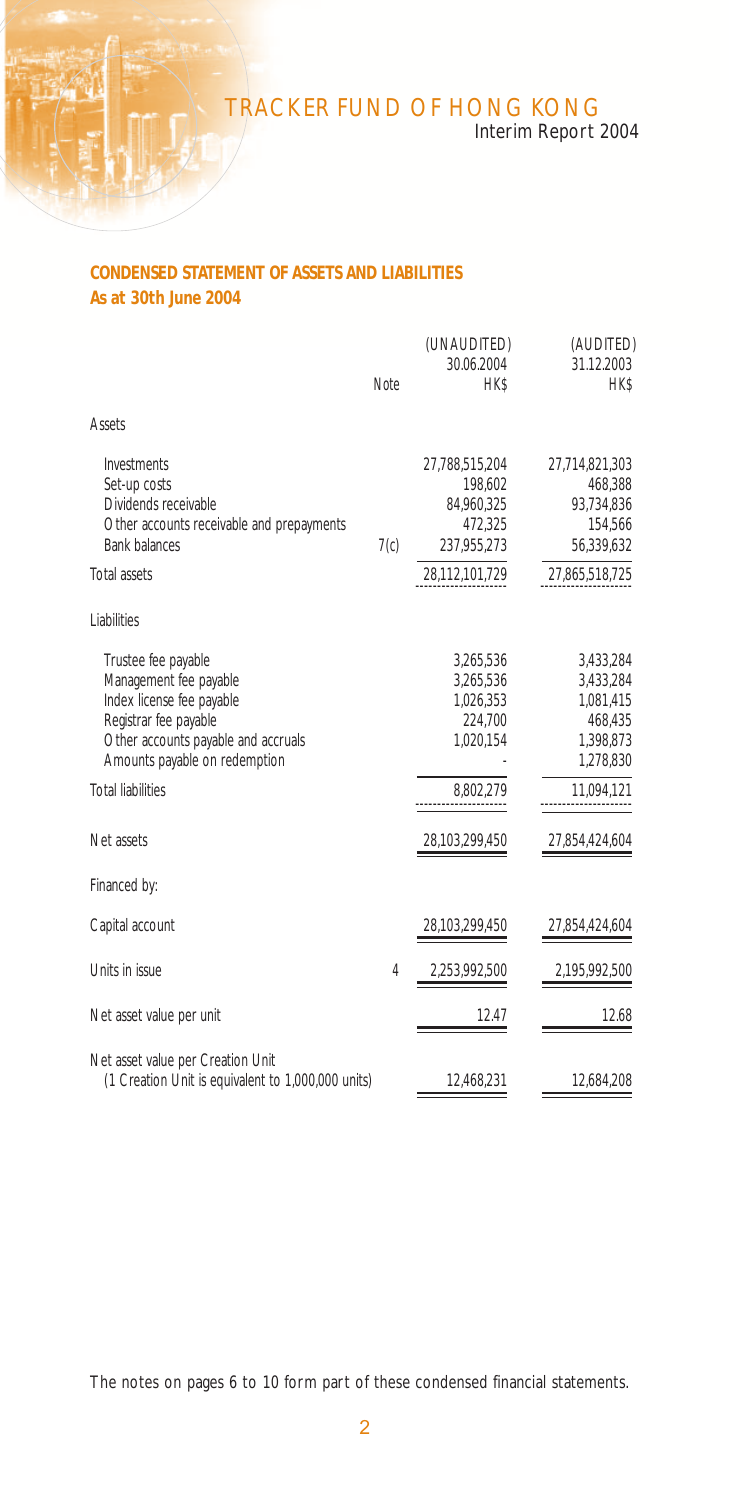Interim Report 2004

## **CONDENSED STATEMENT OF MOVEMENTS IN CAPITAL ACCOUNT For the period ended 30th June 2004**

|   |                | (UNAUDITED)                     |
|---|----------------|---------------------------------|
|   | 01.01.2004     | 01.01.2003                      |
|   |                | to<br>30.06.2003                |
|   |                | <b>HK\$</b>                     |
|   |                |                                 |
|   | 27,854,424,604 | 23,675,137,120                  |
| 9 |                | (1,545,995,181)                 |
|   |                |                                 |
| 9 | 727.707.495    | 261,166,401                     |
|   |                |                                 |
|   | 2,467          | (11,676)                        |
|   | 28,582,134,566 | 22.390.296.664                  |
|   |                |                                 |
|   | (653,063,042)  | 570.468.822                     |
|   |                |                                 |
|   | 174,227,926    | 121,653,834                     |
|   | 28.103.299.450 | 23.082.419.320                  |
|   | Note           | to<br>30.06.2004<br><b>HK\$</b> |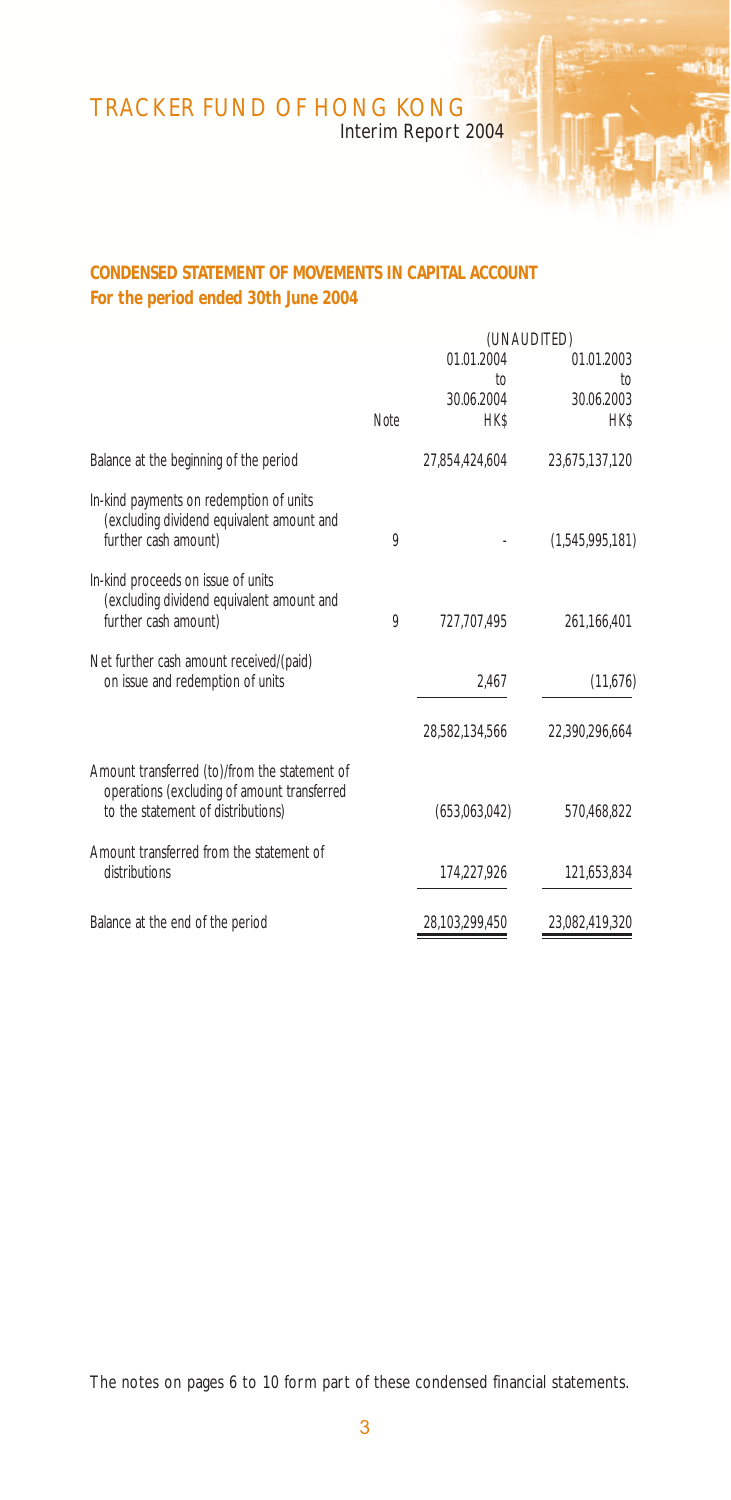# Interim Report 2004

## **CONDENSED STATEMENT OF CASH FLOWS For the period ended 30th June 2004**

|                                                    |      |                  | (UNAUDITED)        |
|----------------------------------------------------|------|------------------|--------------------|
|                                                    |      | 01.01.2004<br>to | 01.01.2003<br>to   |
|                                                    |      | 30.06.2004       | 30.06.2003         |
|                                                    | Note | <b>HK\$</b>      | <b>HK\$</b>        |
| Operating activities                               |      |                  |                    |
| Dividends received                                 |      | 572,033,549      | 575,828,287        |
| Transaction fee received<br>Bank interest received |      | 120,000          | 300,000<br>751,271 |
| Other income received                              |      | 4,119,984        | 4,776,008          |
| Management fee paid                                |      | (6, 732, 914)    | (5,359,387)        |
| Trustee fee paid                                   |      | (6, 732, 914)    | (5,359,387)        |
| Index license fee paid                             |      | (2,189,105)      | (1,828,731)        |
| Registrar fee paid                                 |      | (1,629,834)      | (1,548,942)        |
| Publication and printing expenses paid             |      | (1,373,574)      | (1, 195, 151)      |
| Conversion agent fee paid                          |      | (216,000)        | (280,000)          |
| Bank charges paid                                  |      | (18, 299)        | (49, 788)          |
| Other operating expenses paid                      |      | (926, 408)       | (1, 123, 442)      |
| Dividend equivalent amount received on             |      |                  |                    |
| creation of units                                  |      | 2,715,692        | 3,085,009          |
| Dividend equivalent amount paid on                 |      |                  |                    |
| redemption of units                                |      | (1,278,917)      | (6,820,730)        |
|                                                    |      |                  |                    |
| Net cash inflow from operating activities          | 6    | 557,891,260      | 561,175,017        |
|                                                    |      |                  |                    |
| Investing activities                               |      |                  |                    |
| Purchase of investments                            | 9    | (58,016,721)     | (988, 306, 010)    |
| Sale of investments                                | Q    | 58,967,273       | 988,366,070        |
|                                                    |      |                  |                    |
| Net cash inflow from investing activities          |      | 950,552          | 60.060             |
| Financing                                          |      |                  |                    |
|                                                    |      |                  |                    |
| Net further cash amount received/(paid) on issue   |      |                  |                    |
| and redemption of units                            |      | 2.554            | (14,053)           |
| Interim distribution paid                          |      | (377, 228, 725)  | (448,968,575)      |
| Net cash outflow from financing                    |      | (377, 226, 171)  | (448,982,628)      |
|                                                    |      |                  |                    |
| Increase in cash and cash equivalents              |      | 181,615,641      | 112,252,449        |
| Cash and cash equivalents at the beginning         |      |                  |                    |
| of the period                                      |      | 56,339,632       | 93,868,634         |
| Cash and cash equivalents at the end of the period |      | 237,955,273      | 206,121,083        |
|                                                    |      |                  |                    |

Please refer to note 9 on page 10 for details of major non-cash transactions. The notes on pages 6 to 10 form part of these condensed financial statements.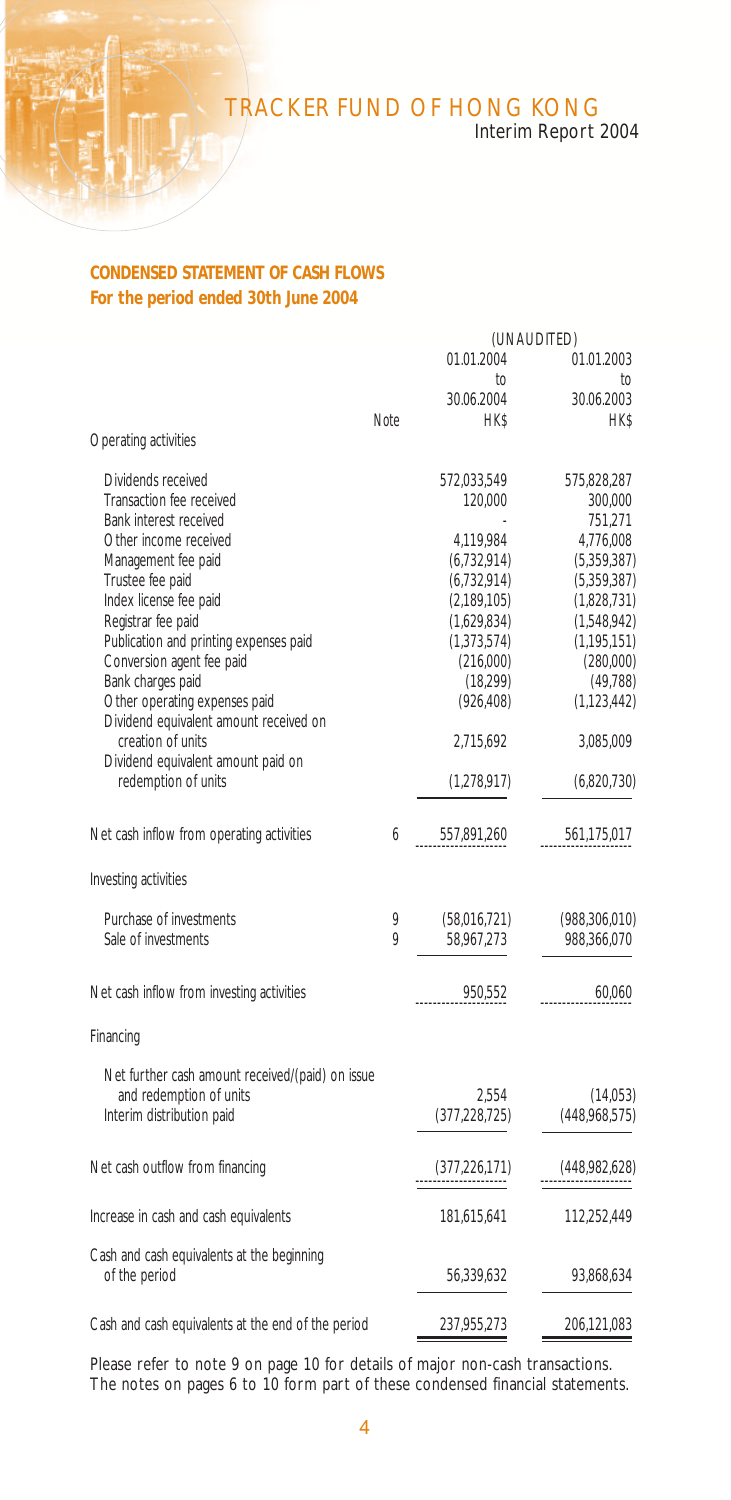Interim Report 2004

## **CONDENSED STATEMENT OF DISTRIBUTIONS For the period ended 30th June 2004**

| (UNAUDITED)     |               |  |
|-----------------|---------------|--|
| 01.01.2004      | 01.01.2003    |  |
| to              | to            |  |
| 30.06.2004      | 30.06.2003    |  |
| <b>HK\$</b>     | <b>HK\$</b>   |  |
|                 |               |  |
| 551.456.651     | 570.622.409   |  |
|                 |               |  |
|                 | (448,968,575) |  |
|                 |               |  |
|                 |               |  |
| (377, 228, 725) |               |  |
| 174.227.926     | 121,653,834   |  |
|                 |               |  |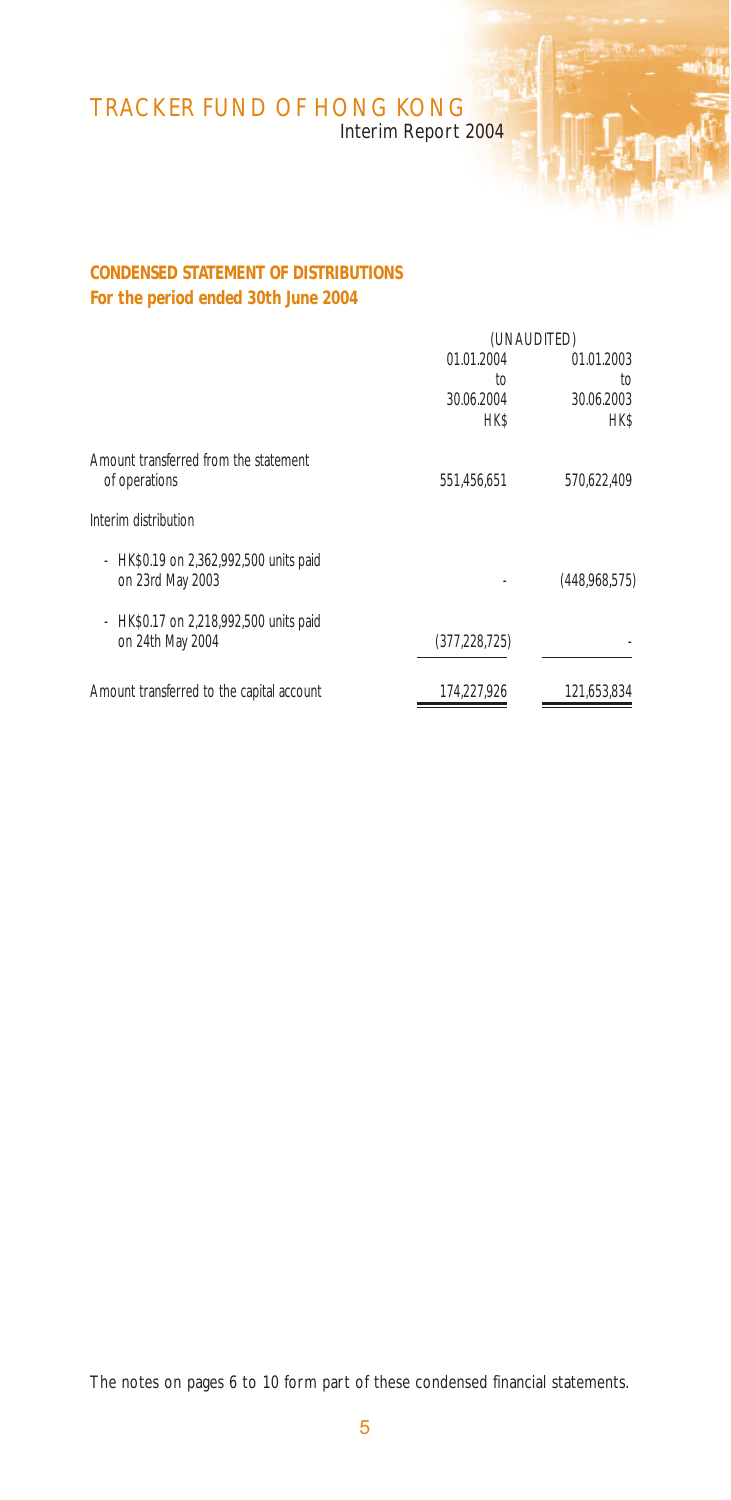## Interim Report 2004

### **NOTES TO THE UNAUDITED CONDENSED FINANCIAL STATEMENTS**

#### **1 The Fund**

Tracker Fund of Hong Kong (the "Fund") is a unit trust which is governed by its Trust Deed dated on 23rd October 1999 (the "Trust Deed"). The Fund is authorised by the Securities & Futures Commission of Hong Kong under Section 104(1) of the Hong Kong Securities and Futures Ordinance. The Fund is also listed on the Stock Exchange of Hong Kong Limited (a subsidiary of The Hong Kong Exchanges and Clearing Limited).

The Fund's objective is to provide investment results that closely correspond to the performance of the Hang Seng Index (the "Index").

#### **2 Principal accounting policies**

The unaudited condensed financial statements are prepared in accordance with Hong Kong Statement of Standard Accounting Practice No. 25, "Interim Financial Reporting", issued by the Hong Kong Society of Accountants in so far as it is applicable to unit trusts.

The accounting policies and methods of computation used in the preparation of the condensed financial statements are consistent with those used in the annual financial statements for the year ended 31st December 2003.

#### **3 Income**

#### *(a) Transaction fee*

For each application for the creation of units or for the redemption of units, the Fund is entitled to receive a transaction fee of HK\$30,000 per application.

*(b) Other income*

Other income represents registrar charges levied on Unitholders (other than HKSCC Nominees) who hold units registered in their own names as at each Record Date for the relevant distribution. Currently, these charges amount to HK\$80 per year per Unitholder. Such charges are deducted on a half-yearly basis from the half-yearly distributions payable to the relevant Unitholders.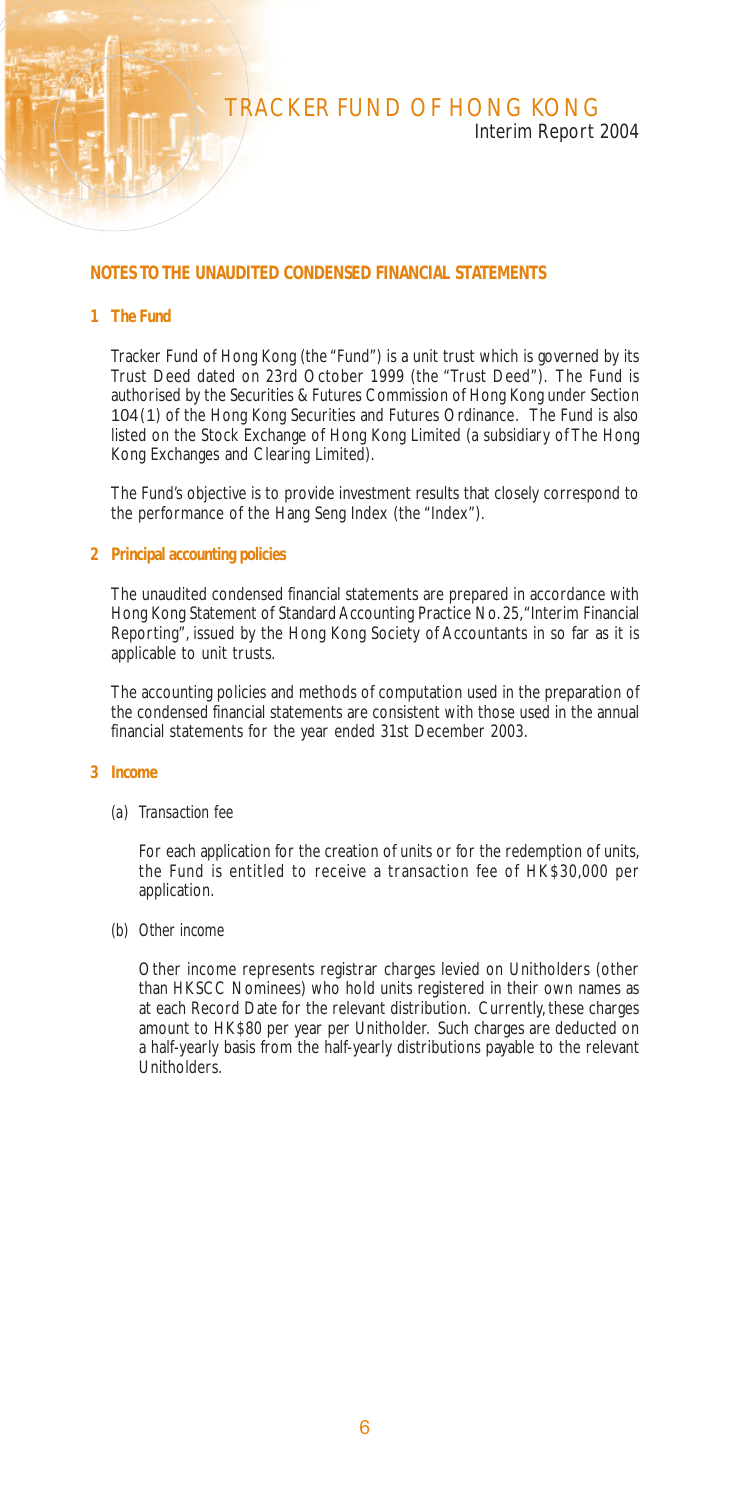Interim Report 2004

## **NOTES TO THE UNAUDITED CONDENSED FINANCIAL STATEMENTS (Continued)**

#### **4 Units in issue**

|                                                       |               | Number of units |                             |  |
|-------------------------------------------------------|---------------|-----------------|-----------------------------|--|
|                                                       | 01.01.2004    | 01.07.2003      | 01.01.2003                  |  |
|                                                       | to            | to              | ŤO                          |  |
|                                                       | 30.06.2004    | 31.12.2003      | 30.06.2003                  |  |
| Units in issue at the beginning<br>of the period      | 2.195.992.500 | 2.380.992.500   | 2.522.992.500               |  |
| Issue of units in-kind<br>Redemption of units in-kind | 58.000.000    | (185,000,000)   | 28,000,000<br>(170,000,000) |  |
| Units in issue at the end<br>of the period            | 2.253.992.500 | 2,195,992,500   | 2,380,992,500               |  |

### **5 Taxation**

No provision for Hong Kong profits tax has been made as the interest, dividend income and realised gains on disposal of investments of the Fund are excluded from the charge to profits tax under either Section 14, Section 26 or Section 26A of the Hong Kong Inland Revenue Ordinance.

### **6 Reconciliation of net income available for distribution to net cash inflow from operating activities**

|                                                                                                                                                                                                                                                                                | 01.01.2004<br>to<br>30.06.2004<br>HK\$                                        | 01.01.2003<br>to<br>30.06.2003<br><b>HK\$</b>                                  |
|--------------------------------------------------------------------------------------------------------------------------------------------------------------------------------------------------------------------------------------------------------------------------------|-------------------------------------------------------------------------------|--------------------------------------------------------------------------------|
| Net income available for distribution<br>Decrease/(increase) in dividends receivable<br>Increase in set-up costs and other accounts                                                                                                                                            | 551,456,651<br>8,774,511                                                      | 570,622,409<br>(6, 240, 549)                                                   |
| receivable and prepayments<br>Decrease in trustee fee payable<br>Decrease in management fee payable<br>Decrease in registrar fee payable<br>Decrease in index license fee payable<br>Decrease in other accounts payable and accruals<br>Net increase in receivable on creation | (47, 973)<br>(167, 748)<br>(167, 748)<br>(243, 735)<br>(55,062)<br>(378, 719) | (299, 016)<br>(730, 837)<br>(730, 837)<br>(19, 810)<br>(158, 045)<br>(42, 230) |
| (excluding net further cash receivable on<br>creation of units)<br>Net decrease in payable on redemption<br>(excluding net further cash payable on                                                                                                                             |                                                                               | (176, 271)                                                                     |
| redemption of units)                                                                                                                                                                                                                                                           | (1,278,917)                                                                   | (1,049,797)                                                                    |
| Net cash inflow from operating activities                                                                                                                                                                                                                                      | 557,891,260                                                                   | 561,175,017                                                                    |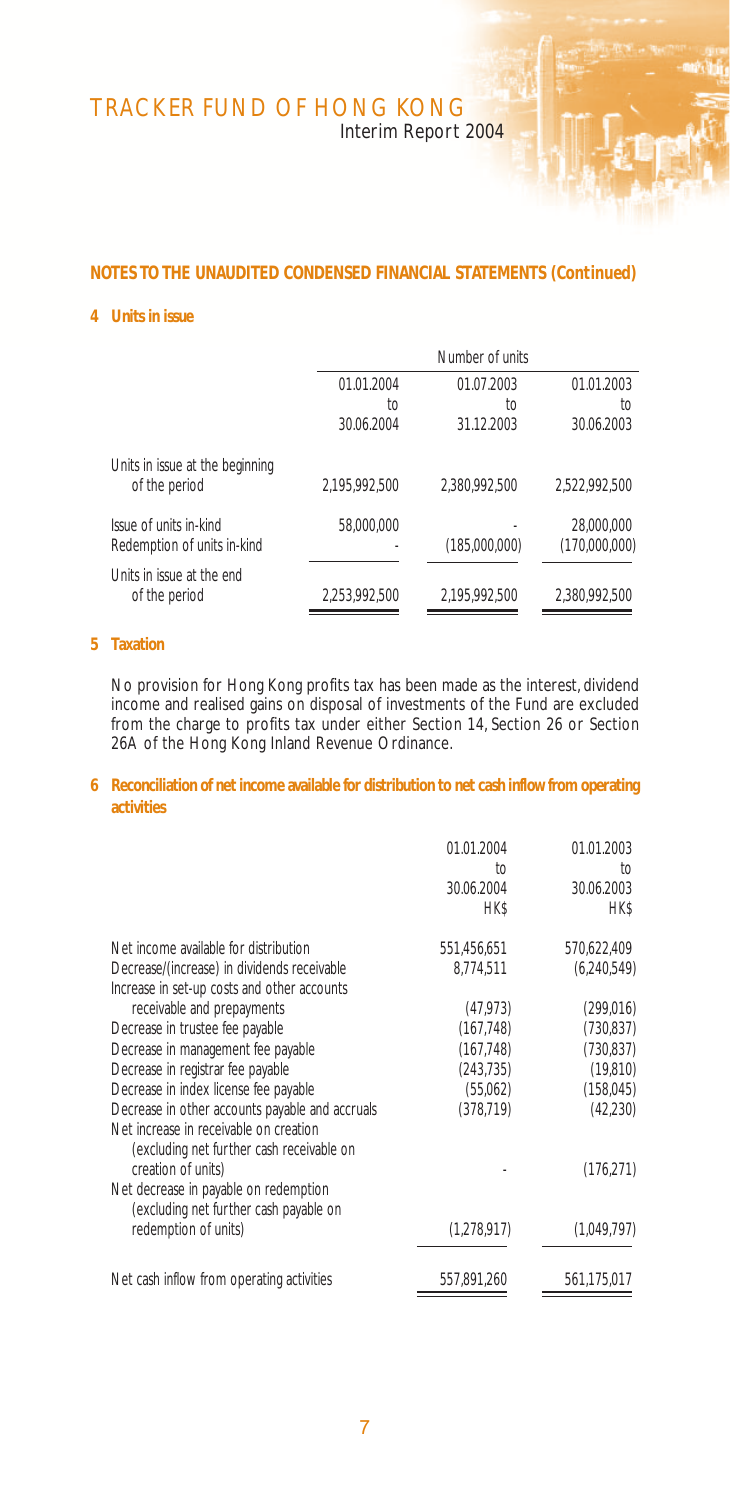### **NOTES TO THE UNAUDITED CONDENSED FINANCIAL STATEMENTS (Continued)**

#### **7 Transactions with the Manager and its Connected Persons**

Connected Persons of the Manager are those as defined in the Code on Unit Trusts and Mutual Funds established by the Securities & Futures Commission of Hong Kong (the "SFC Code"). All transactions entered into during the period between the Fund and the Manager and its Connected Persons were carried out in the normal course of business and on normal commercial terms. To the best of the Manager's knowledge, the Fund does not have any other transactions with Connected Persons except for what is disclosed below.

The directors and officers of the Manager may transact in the units of the Fund as principal provided that prior written notice is obtained from the Trustee. As of 30th June 2004, the directors and officers of the Manager together held 95,300 units in the Fund (2003: 89,780 units).

#### **(a) Management fee**

The fee payable to the Manager is calculated at the following annual rates of the net asset value of the Fund on the last dealing day in the relevant quarter:

| For first HK\$15 billion of the net asset value | 0.050% |
|-------------------------------------------------|--------|
| For next HK\$15 billion of the net asset value  | 0.045% |
| For next HK\$15 billion of the net asset value  | 0.030% |
| Any amount by which the net asset value         |        |
| exceeds HK\$45 billion                          | 0.025% |

The management fee is accrued daily and is payable quarterly in arrears.

#### **(b) Trustee fee**

The fee payable to the Trustee is calculated at the following annual rates of the net asset value of the Fund of the last dealing day in the relevant quarter:

| For first HK\$15 billion of the net asset value | 0.050% |
|-------------------------------------------------|--------|
| For next HK\$15 billion of the net asset value  | 0.045% |
| For next HK\$15 billion of the net asset value  | 0.030% |
| Any amount by which the net asset value         |        |
| exceeds HK\$45 billion                          | 0.025% |
|                                                 |        |

The trustee fee is accrued daily and payable quarterly in arrears.

#### **(c) Bank balances**

Bank balances are maintained with the Trustee. Bank balances held with the Trustee as at 30th June 2004 was HK\$237,955,273 (as at 31st December 2003: HK\$56,339,632). During the period, no interest was earned on the above bank balances (for the period ended 30th June 2003: HK\$752,512).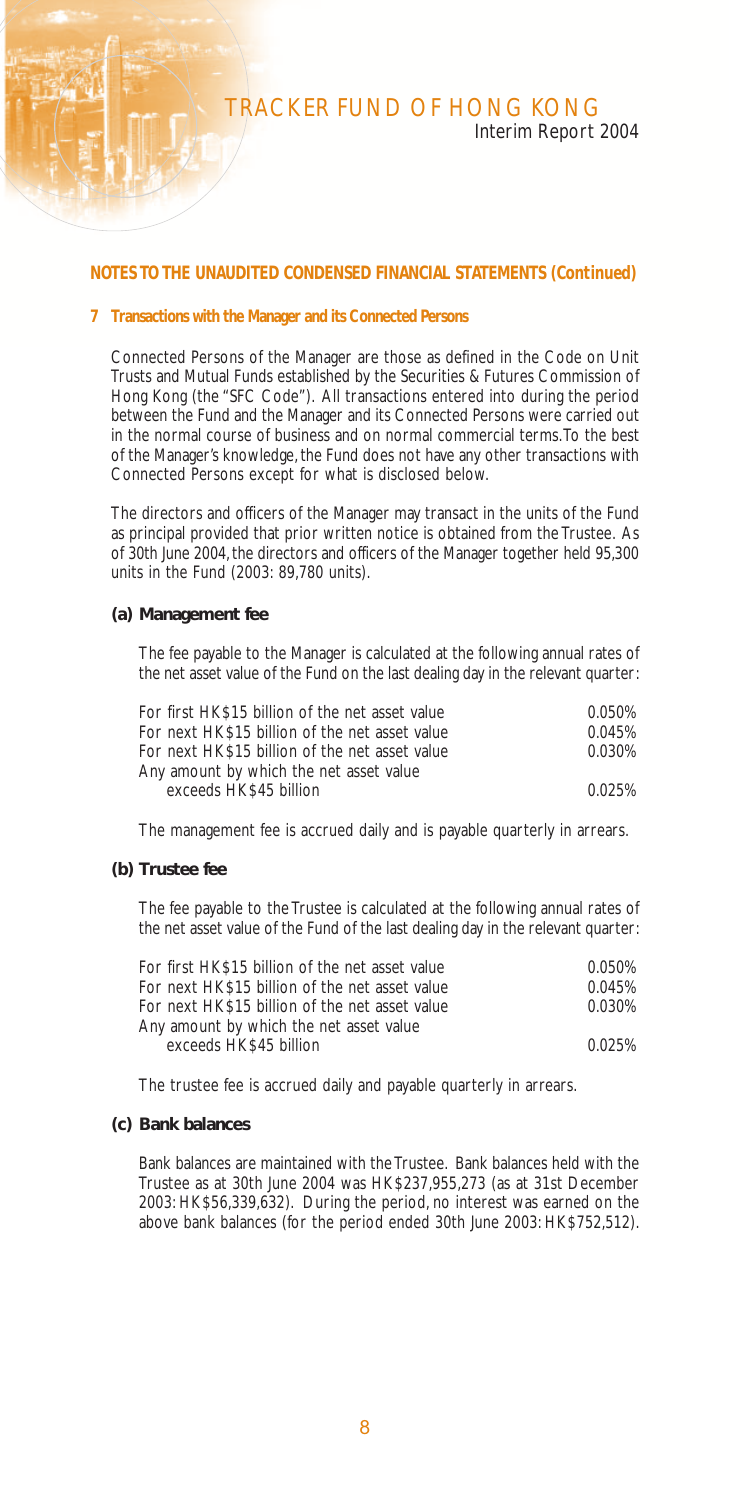Interim Report 2004

### **NOTES TO THE UNAUDITED CONDENSED FINANCIAL STATEMENTS (Continued)**

#### **8 Other fees**

#### **(a) Registrar fee**

The fee payable to the Registrar is calculated based on the number of Unitholders on the register on the first business day of the relevant month at the following fee scale, subject to a monthly maximum aggregate registrar fee of  $HK$1,000,000$ 

*HK\$ (per month)* For first 2,000 Unitholders<br>For every additional 1,000 Unitholders up to 100,000 Unitholders 2,000 For every additional 1,000 Unitholders up to 100,000 Unitholders 2,000 For every additional 1,000 Unitholders up to 200,000 Unitholders 1,800 For every additional 1,000 Unitholders up to 300,000 Unitholders 1,500 For every additional 1,000 Unitholders above 300,000 Unitholders

In addition, the Registrar is reimbursed for all of its out-of-pocket expenses incurred in connection with performing its services.

The registrar fee is accrued daily and is payable monthly in advance.

#### **(b) Conversion agent fee**

The Conversion Agent receives the higher of a monthly retainer fee of HK\$16,000 plus a transaction fee of HK\$12,000 for each creation and redemption application, and a minimum monthly fee of HK\$36,000.

The conversion agent fee is accrued daily and payable monthly in arrears.

#### **(c) Index license fee**

The index license fee is calculated at the rate of 0.015% per annum on the daily average net asset value of the Fund, subject to a minimum of US\$10,000 per annum.

The index license fee is accrued daily and is payable quarterly in arrears.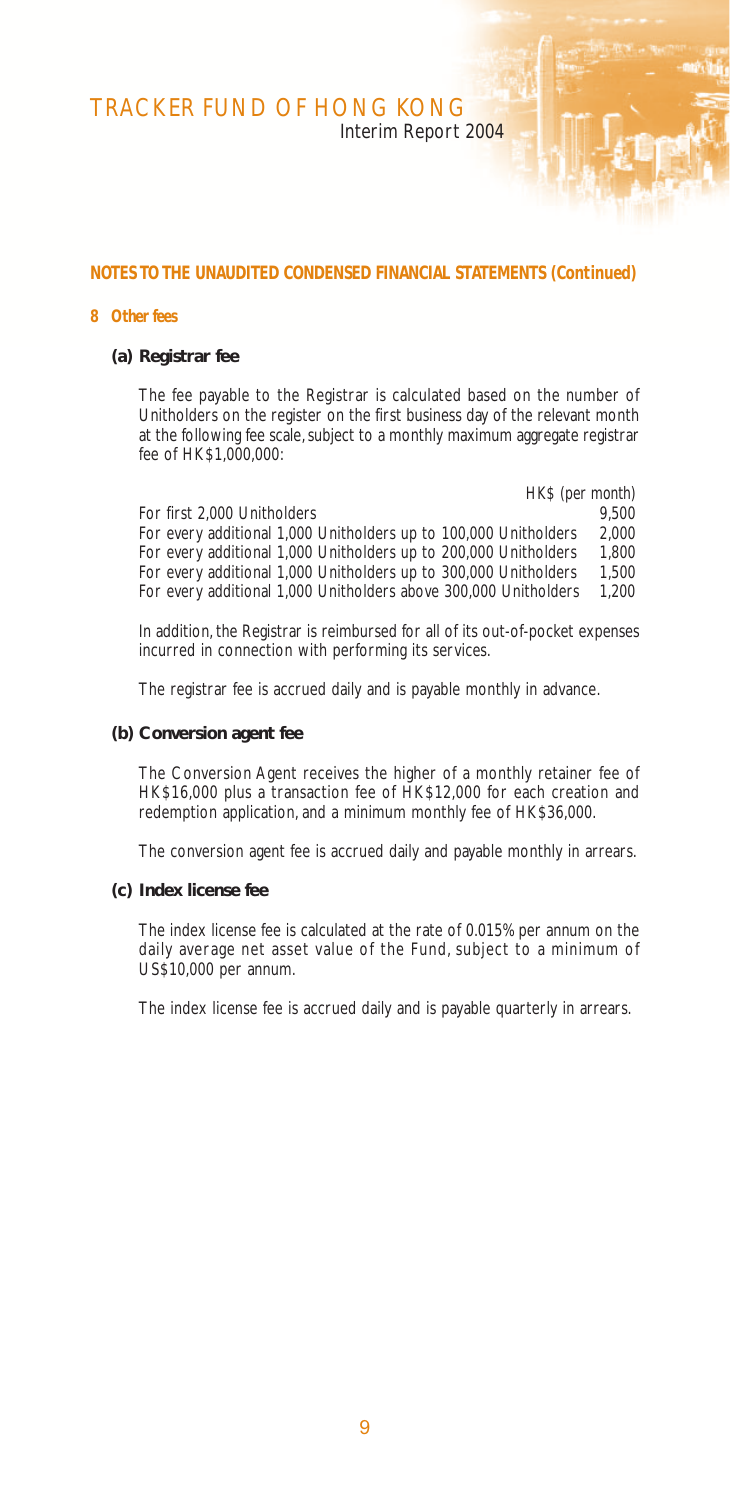#### **NOTES TO THE UNAUDITED CONDENSED FINANCIAL STATEMENTS (Continued)**

#### **9 Major non-cash transactions**

In accordance with the Fund's Trust Deed and since the termination of the Tap agreement, units can only be issued through an in-kind creation of an Index Basket and not through a cash subscription. For each Creation Unit (of 1,000,000 units), the Fund receives an Index Basket consisting of constituent shares as determined by the Manager on a daily basis. During the period, the Fund issued 58,000,000 units (2003: 28,000,000 units) in exchange for Index Baskets consisting of investments valued at a total of HK\$727,707,495 (2003: HK\$261,166,401)<sup>1</sup> by the Manager at the time of issue.

In accordance with the Fund's Trust Deed, units can only be redeemed in-kind and are not redeemable for cash. During the period, the Fund did not redeem any units (2003: 170,000,000 units) in exchange for Index Baskets consisting of investments valued by the Manager (2003: valued at a total of HK\$1,545,995,181)<sup>1</sup>.

#### **10 Soft dollar practices**

The Manager may effect transactions, provided that any such transaction is consistent with standards of "best execution", by or through the agency of another person for the account of the Fund with whom the Manager or any of its Connected Persons have an arrangement under which that party will from time to time provide to or procure for the Manager or any of its Connected Persons goods, services or other benefits (such as research and advisory services, computer hardware associated with specialised software or research services and performance measures) the nature of which is such that their provision can reasonably be expected to benefit the Fund as a whole and may contribute to an improvement in the performance of the Fund. For the avoidance of doubt, such goods and services may not include travel, accommodation, entertainment, general administrative goods or services, general office equipment or premises, membership fees, employees' salaries or direct money payments.

Since the inception of the Fund, the Manager had not participated in any soft dollar arrangements in respect of any transactions for the account of the Fund.

#### **11 Investment limitation and prohibitions under the SFC Code**

The Trustee and the Manager have been granted a waiver from the prohibition under the SFC Code on the Fund's investment holdings in any single issuer to exceed 10% of the Fund's net asset value. This waiver is limited to any security that accounts for more than 10% of the weighting of the Index and the Fund's exposure to any particular security may not exceed the weighting given to that security in the Index.

Constituent stocks that account for more than 10% of the net asset value of the Fund as at 30th June 2004 were as follows:

|                               |           | Respective weighting<br>in the Index $(\%)$ | % of net asset value |            |
|-------------------------------|-----------|---------------------------------------------|----------------------|------------|
|                               | 30.6.2004 | 31.12.2003                                  | 30.06.2004           | 31.12.2003 |
| <b>HSBC Holdings plc</b>      | 34.2      | 34.8                                        | 33.8                 | 34.6       |
| China Mobile (Hong Kong) Ltd. | 122       | 122                                         | 121                  | 121        |

<sup>1</sup> excluding dividend equivalent amount and further cash amount.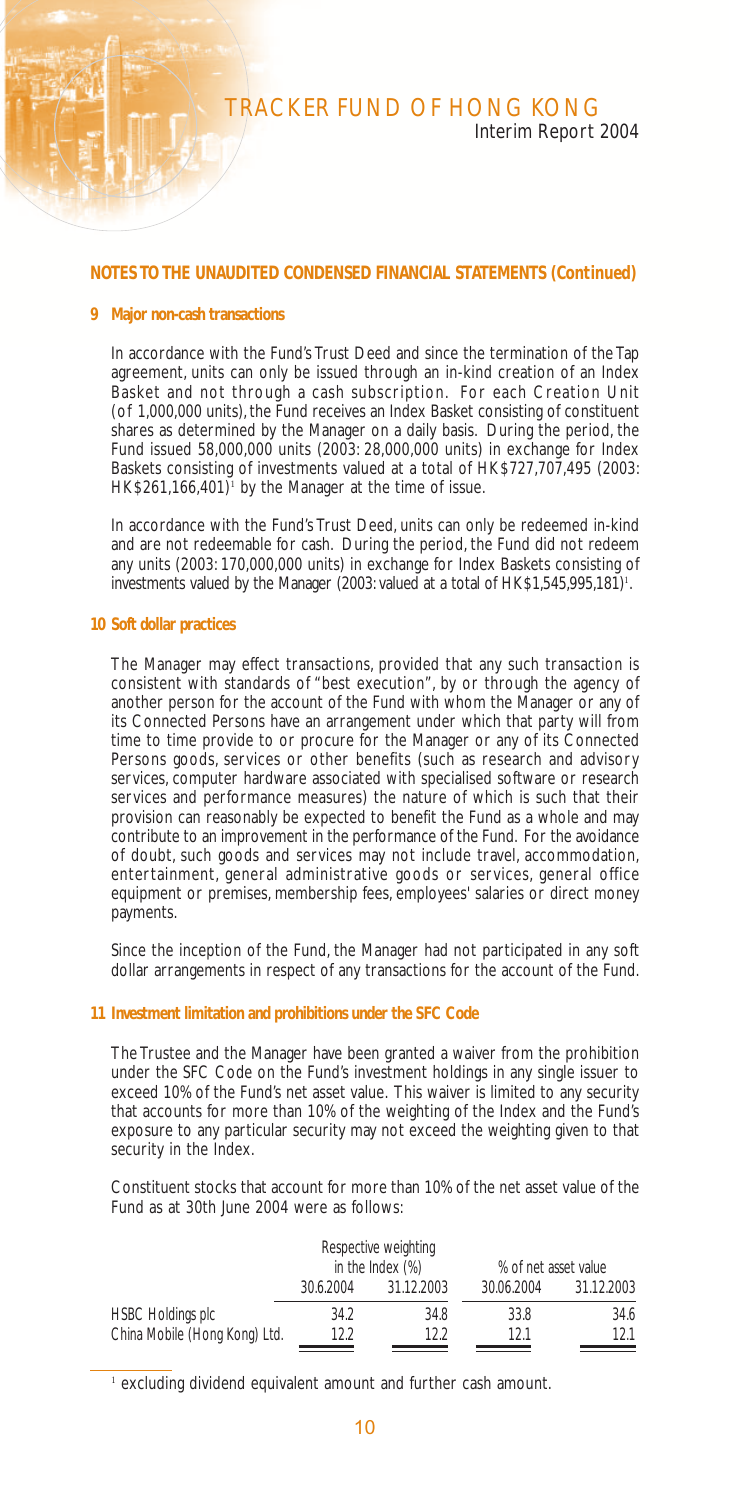Interim Report 2004

# **INVESTMENT PORTFOLIO As at 30th June 2004**

|                                                                                                                                                                                     |                                                                                  | (UNAUDITED)                                                                              |                                        |
|-------------------------------------------------------------------------------------------------------------------------------------------------------------------------------------|----------------------------------------------------------------------------------|------------------------------------------------------------------------------------------|----------------------------------------|
|                                                                                                                                                                                     | Holdings                                                                         | Market value<br><b>HK\$</b>                                                              | % of net<br>assets                     |
| Hong Kong<br>Listed investments (98.9%)<br><b>Equities (98.9%)</b>                                                                                                                  |                                                                                  |                                                                                          |                                        |
| Properties (11.1%)                                                                                                                                                                  |                                                                                  |                                                                                          |                                        |
| Cheung Kong (Holdings) Ltd.<br>Hang Lung Properties Ltd.<br>Henderson Investment Ltd.<br>Henderson Land Development Co. Ltd.<br>Sun Hung Kai Properties Ltd.<br>Wheelock & Co. Ltd. | 17,029,255<br>23.504.371<br>20.766.229<br>13,359,497<br>17.654.804<br>14.979.332 | 979,182,163<br>236.218.928<br>196.240.864<br>448,879,099<br>1.129.907.456<br>140.805.721 | 3.5<br>0.8<br>0.7<br>1.6<br>4.0<br>0.5 |
|                                                                                                                                                                                     |                                                                                  | 3,131,234,231                                                                            | 11.1                                   |
| Finance (43.4%)                                                                                                                                                                     |                                                                                  |                                                                                          |                                        |
| Bank of East Asia, Ltd., The<br>BOC Hong Kong (Holdings) Limited<br>Hang Seng Bank Ltd.<br><b>HSBC Holdings plc</b>                                                                 | 10,784,833<br>77.743.695<br>14.059.088<br>80,960,642                             | 240.501.776<br>1.033.991.143<br>1.405.908.800<br>9,512,875,435                           | 0.9<br>3.7<br>5.0<br>33.8              |
|                                                                                                                                                                                     |                                                                                  | 12,193,277,154                                                                           | 43.4                                   |
| Utilities (6.4%)                                                                                                                                                                    |                                                                                  |                                                                                          |                                        |
| CLP Holdings Ltd.<br>Hong Kong Electric Holdings Ltd.<br>Hong Kong & China Gas Co. Ltd., The                                                                                        | 17,706,288<br>15,691,269<br>41,500,631                                           | 756,058,498<br>506.827.989<br>533,283,108                                                | 2.7<br>1.8<br>1.9                      |
|                                                                                                                                                                                     |                                                                                  | 1,796,169,595                                                                            | 6.4                                    |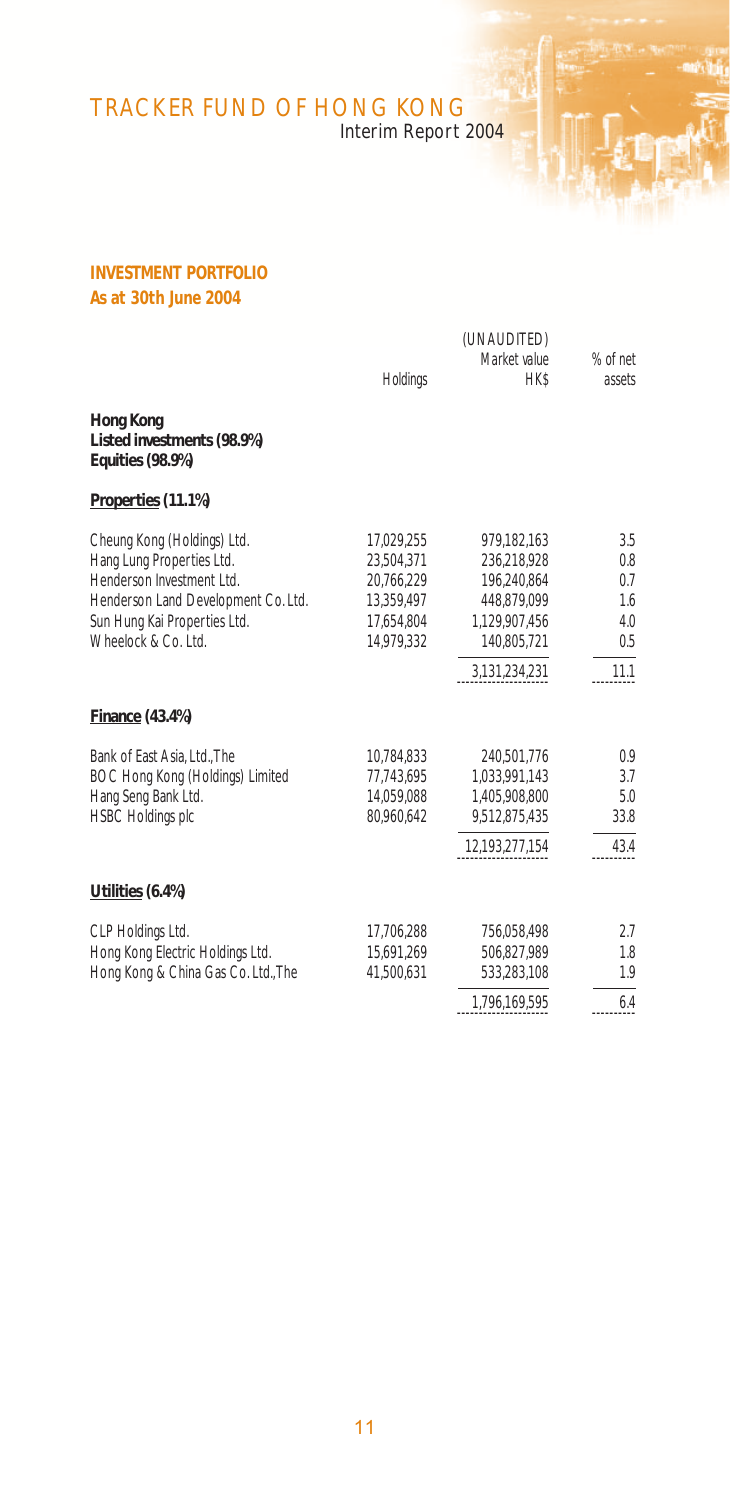# Interim Report 2004

## **INVESTMENT PORTFOLIO (Continued) As at 30th June 2004**

|                                          |             | (UNAUDITED)         |           |
|------------------------------------------|-------------|---------------------|-----------|
|                                          |             | Market value        | % of net  |
|                                          | Holdings    | <b>HK\$</b>         | assets    |
| Commerce and Industry (38.0%)            |             |                     |           |
| Cathay Pacific Airways Ltd.              | 24,630,821  | 362,073,069         | 1.3       |
| Cheung Kong Infrastructure Holdings Ltd. | 16,573,863  | 311,588,624         | 1.1       |
| China Mobile (Hong Kong) Ltd.            | 144.109.081 | 3.400.974.312       | 12.1      |
| China Resources Enterprises, Ltd.        | 15,386,892  | 145,406,129         | 0.5       |
| China Unicom Ltd.                        | 92,417,222  | 568,365,915         | 2.0       |
| CITIC Pacific Ltd.                       | 16,103,552  | 307,577,843         | 1.1       |
| <b>CNOOC Limited</b>                     | 301,997,670 | 996,592,311         | 3.6       |
| COSCO Pacific Limited                    | 15.841.606  | 171,881,425         | 0.6       |
| Esprit Holdings Ltd.                     | 8,779,462   | 306,403,224         | 1.1       |
| Hutchison Whampoa Ltd.                   | 31,346,239  | 1,669,187,227       | 5.9       |
| Johnson Electric Holdings Ltd.           | 27,015,365  | 214,772,152         | 0.8       |
| Lenovo Group Ltd.                        |             |                     |           |
| (previously known as Legend Group Ltd.)  | 55,075,272  | 119,788,717         | 0.4       |
| Li & Fung Ltd.                           | 21,378,688  | 243,717,043         | 0.9       |
| MTR Corporation Ltd.                     | 38,926,849  | 459,336,818         | 1.6       |
| <b>PCCW Limited</b>                      | 39.578.202  | 209,764,471         | 0.8       |
| Shanghai Industrial Holdings Ltd.        | 6.973.438   | 100.068.835         | 0.4       |
| Swire Pacific Ltd. (A shares)            | 6,838,272   | 345,332,736         | 1.2       |
| Television Broadcasts Ltd.               | 3,228,660   | 107,837,244         | 0.4       |
| Wharf (Holdings) Ltd., The               | 17,992,717  | 403,036,861         | 1.4       |
| Yue Yuen Industrial (Holdings) Limited   | 11,827,402  | 224,129,268         | 0.8       |
|                                          |             | 10,667,834,224<br>. | 38.0<br>. |
| Total listed investments                 |             | 27,788,515,204      | 98.9      |
| Other net assets                         |             | 314,784,246         | 1.1       |
|                                          |             |                     |           |
| Net assets at 30th June 2004             |             | 28,103,299,450      | 100.0     |
| Total investments, at cost               |             | 22,884,280,292      |           |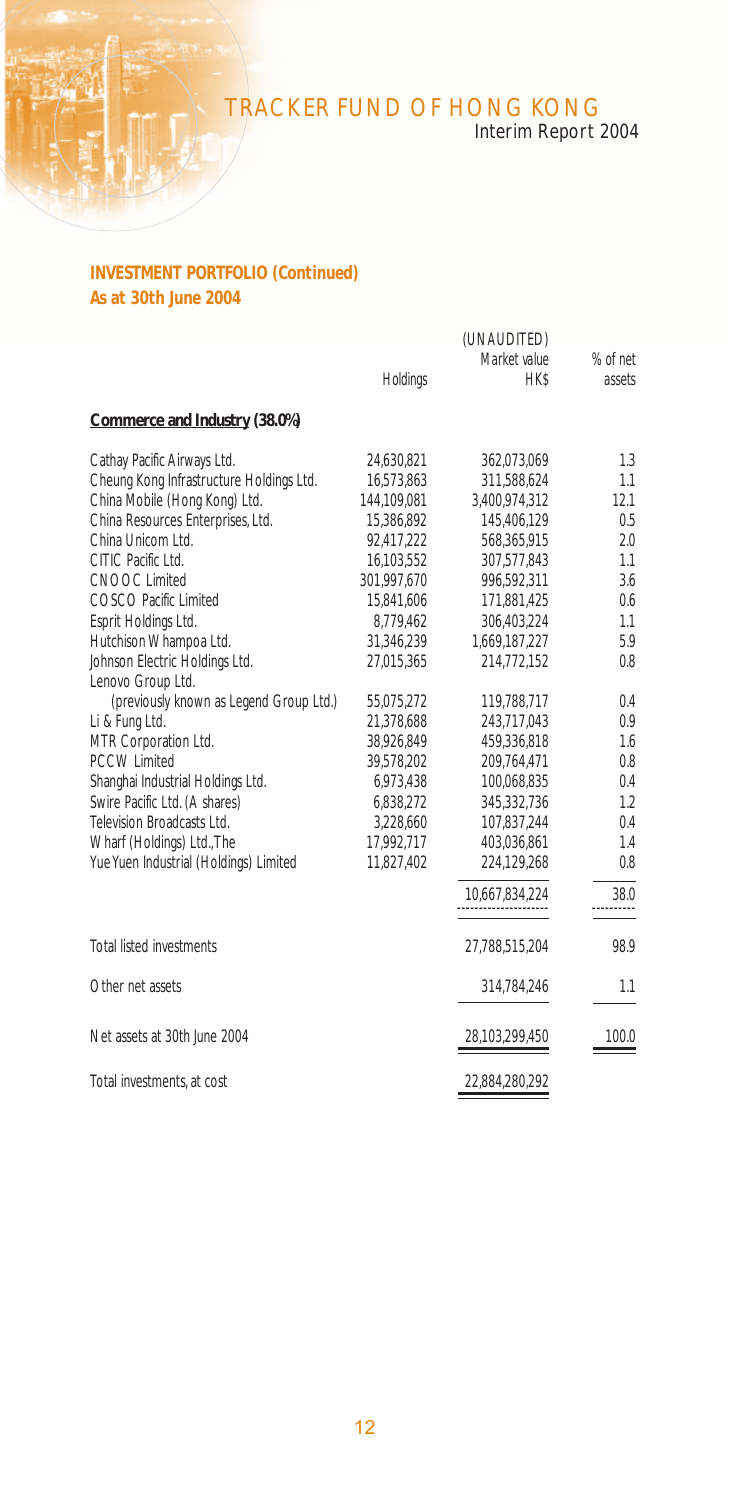Interim Report 2004

## **STATEMENT OF MOVEMENTS IN INVESTMENT PORTFOLIO For the period ended 30th June 2004**

|                                                                                                                                                                                                                                                                                                                        | (UNAUDITED)<br>Holdings                                                                                                                                |                                                                                                                               |                                                                          |                                                                                                                                                         |
|------------------------------------------------------------------------------------------------------------------------------------------------------------------------------------------------------------------------------------------------------------------------------------------------------------------------|--------------------------------------------------------------------------------------------------------------------------------------------------------|-------------------------------------------------------------------------------------------------------------------------------|--------------------------------------------------------------------------|---------------------------------------------------------------------------------------------------------------------------------------------------------|
|                                                                                                                                                                                                                                                                                                                        | 31.12.2003                                                                                                                                             | Additions                                                                                                                     | <b>Disposals</b>                                                         | 30.06.2004                                                                                                                                              |
| Hong Kong<br><b>Listed investments</b><br>Equities                                                                                                                                                                                                                                                                     |                                                                                                                                                        |                                                                                                                               |                                                                          |                                                                                                                                                         |
| <b>Properties</b>                                                                                                                                                                                                                                                                                                      |                                                                                                                                                        |                                                                                                                               |                                                                          |                                                                                                                                                         |
| Cheung Kong (Holdings) Ltd.<br>Hang Lung Properties Ltd.<br>Henderson Investment Ltd.<br>Henderson Land Development Co. Ltd.<br>Sun Hung Kai Properties Ltd.<br>Wheelock & Co. Ltd.                                                                                                                                    | 16,634,719<br>20,749,761<br>20,232,829<br>13,036,810<br>17,245,179<br>14,594,593                                                                       | 438,536<br>2,754,610<br>533,400<br>343,687<br>454,625<br>384,739                                                              | 44,000<br>21,000<br>45,000                                               | 17,029,255<br>23,504,371<br>20,766,229<br>13,359,497<br>17,654,804<br>14,979,332                                                                        |
| <b>Finance</b>                                                                                                                                                                                                                                                                                                         |                                                                                                                                                        |                                                                                                                               |                                                                          |                                                                                                                                                         |
| Bank of East Asia, Ltd., The<br>BOC Hong Kong (Holdings) Limited<br>Hang Seng Bank Ltd.<br><b>HSBC Holdings plc</b>                                                                                                                                                                                                    | 10,506,445<br>75,938,684<br>13,732,650<br>78,666,876                                                                                                   | 278,388<br>2,002,011<br>362,038<br>2,352,966                                                                                  | 197,000<br>35,600<br>59,200                                              | 10,784,833<br>77,743,695<br>14,059,088<br>80,960,642                                                                                                    |
| <b>Utilities</b>                                                                                                                                                                                                                                                                                                       |                                                                                                                                                        |                                                                                                                               |                                                                          |                                                                                                                                                         |
| CLP Holdings Ltd.<br>Hong Kong Electric Holdings Ltd.<br>Hong Kong & China Gas Co. Ltd., The                                                                                                                                                                                                                           | 17,294,829<br>15,327,193<br>40,536,940                                                                                                                 | 455,959<br>404,076<br>1,068,691                                                                                               | 44,500<br>40,000<br>105,000                                              | 17,706,288<br>15,691,269<br>41,500,631                                                                                                                  |
| Commerce and industry                                                                                                                                                                                                                                                                                                  |                                                                                                                                                        |                                                                                                                               |                                                                          |                                                                                                                                                         |
| Cathay Pacific Airways Ltd.<br>Cheung Kong Infrastructure Holdings Ltd.<br>China Mobile (Hong Kong) Ltd.<br>China Resources Enterprises, Ltd.<br>China Unicom Ltd.<br>CITIC Pacific Ltd.<br>CNOOC Limited<br>COSCO Pacific Limited<br>Esprit Holdings Ltd.<br>Hutchison Whampoa Ltd.<br>Johnson Electric Holdings Ltd. | 23,995,917<br>16,189,066<br>141,290,696<br>14,989,792<br>90,159,274<br>15,715,038<br>58,995,481<br>15,434,203<br>8,553,641<br>30,618,053<br>26,387,674 | 634,904<br>426,797<br>3,724,885<br>397,100<br>2,377,948<br>414,514<br>302,909,335<br>407,403<br>225,821<br>807,186<br>695,691 | 42.000<br>906,500<br>120,000<br>26,000<br>59,907,146<br>79,000<br>68,000 | 24,630,821<br>16,573,863<br>144,109,081<br>15,386,892<br>92,417,222<br>16,103,552<br>301,997,670<br>15,841,606<br>8,779,462<br>31,346,239<br>27,015,365 |
| Lenovo Group Ltd.<br>(previously known as Legend Group Ltd.)<br>Li & Fung Ltd.<br>MTR Corporation Ltd.<br><b>PCCW Limited</b><br>Shanghai Industrial Holdings Ltd.<br>Swire Pacific Ltd. (A shares)<br>Television Broadcasts Ltd.<br>Wharf (Holdings) Ltd., The                                                        | 53,659,471<br>20,828,409<br>37,972,808<br>38,561,583<br>6,794,094<br>6,679,654<br>3,145,724<br>17,575,392                                              | 1,415,801<br>550,279<br>1,002,041<br>1,016,619<br>179,344<br>176,118<br>82,936<br>463,325                                     | l,<br>48.000<br>i,<br>17,500<br>46,000                                   | 55,075,272<br>21,378,688<br>38,926,849<br>39,578,202<br>6,973,438<br>6,838,272<br>3,228,660<br>17,992,717                                               |
| Yue Yuen Industrial (Holdings) Limited                                                                                                                                                                                                                                                                                 | 11,520,649                                                                                                                                             | 306,753                                                                                                                       | ä,                                                                       | 11,827,402                                                                                                                                              |